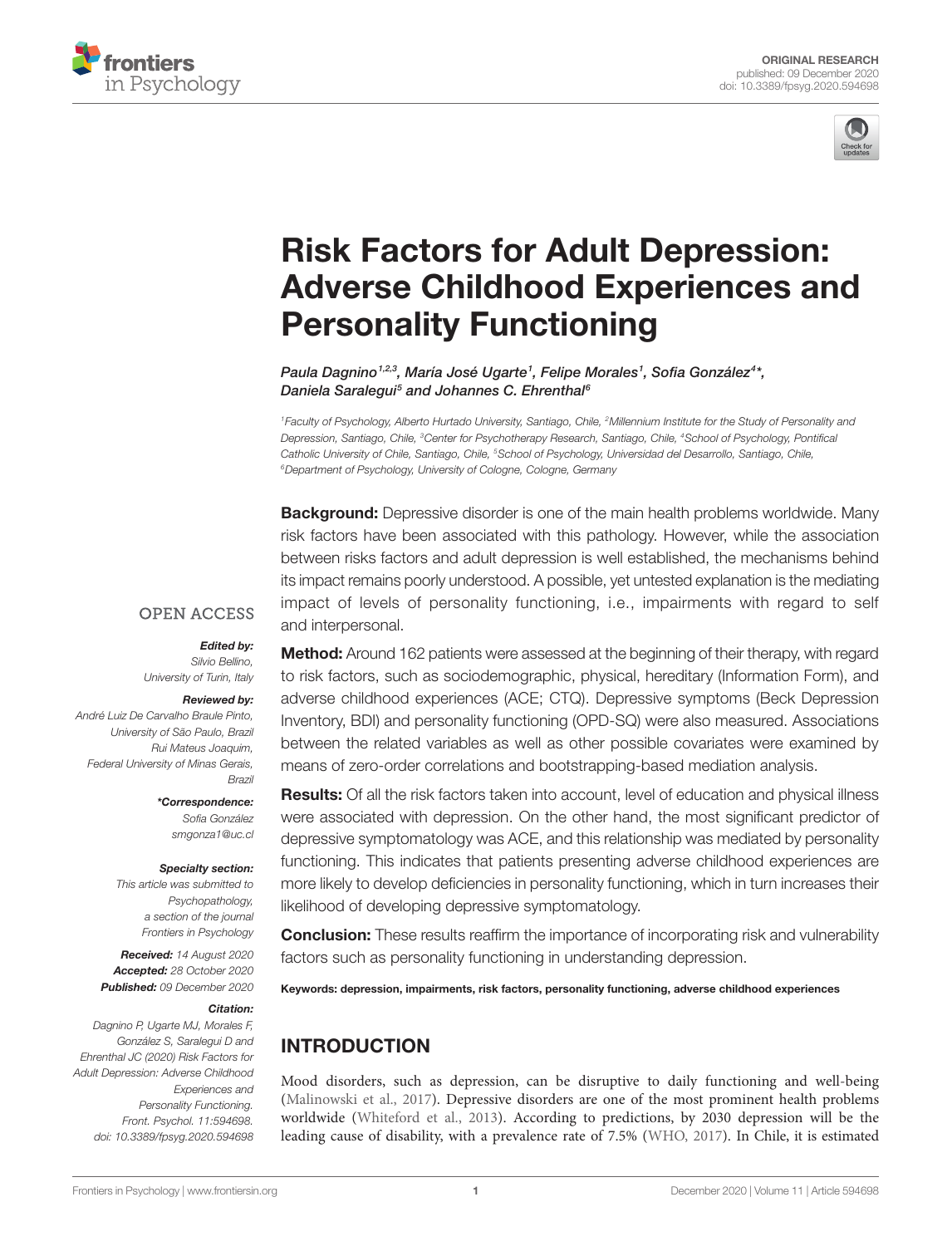that 15.8% of inhabitants present depressive symptoms, while 6.2% can be diagnosed with a depressive disorder according to the criteria of the DSM-IV [\(Ministerio de Salud Chile \(MINSAL\),](#page-8-1)  [2016](#page-8-1)). Among those, some do not recover or develop a chronic mental disease ([van Randenborgh et al., 2012](#page-9-2)). At the same time, what is usually described as "depression" is a heterogeneous construct ([Fried and Nesse, 2015\)](#page-8-2), which does not only point toward different symptom profiles, but also to a thorough assessment of the impact of risk factors and vulnerabilities. This is of practical relevance, as different pathways to the development and course of depression may also interact with the selection of treatments that suits the patient best [\(De la Parra et al.,](#page-7-0)  [2017](#page-7-0)), and identify strategies for relapse prevention [\(Ingram](#page-8-3)  [and Price, 2010\)](#page-8-3).

Existing literature supports the relationship between different risk factors and depression, emphasizing that these factors are not incorporated in classification manuals, and therefore, current clinical guidelines do not yet consider their etiology and expression as indications regarding their management ([Van Praag, 2010](#page-9-3); [Vitriol et al., 2017\)](#page-9-4).

There is a great diversity of studies on risk factors for depression (e.g., [Weich et al., 2002](#page-9-5); [Chapman et al., 2004](#page-7-1)), that can be grouped into four broad dimensions: sociodemographic factors, physical disease factor, hereditary factor, and adverse childhood experiences (ACE) factor.

Sociodemographic factors relate to gender [\(Piccinelli and](#page-8-4)  [Wilkinson, 2000](#page-8-4); [Cole and Dendukuri, 2003](#page-7-2)), marital status ([Blazer, 1994](#page-7-3); [Blatt, 2004](#page-7-4); [Yan et al., 2011\)](#page-9-6), age [\(Cole and](#page-7-2)  [Dendukuri, 2003](#page-7-2); [Kessler et al., 2005\)](#page-8-5), educational level ([Cole](#page-7-2)  [and Dendukuri, 2003](#page-7-2); [Kessler et al., 2003](#page-8-6); [Cacioppo et al.,](#page-7-5)  [2006;](#page-7-5) [Akhtar-Danesh and Landeen, 2007](#page-7-6); [Bagana, 2013\)](#page-7-7), and unemployment ([Price et al., 2002](#page-8-7)).

Regarding physical illness, there are effects of chronicity ([Egede,](#page-7-8)  [2007;](#page-7-8) [Martínez et al., 2007;](#page-8-8) [Ehrenthal et al., 2016](#page-7-9)) and length [\(Knight et al., 2015](#page-8-9)) on depression, and that relates to a wide variety of diseases (e.g., [Dickens et al., 2002;](#page-7-10) [Evrard et al., 2010](#page-8-10); [Knight et al., 2015](#page-8-9); [Yu et al., 2016;](#page-9-7) [Nerurkar et al., 2018](#page-8-11); [Nikendei et al., 2018](#page-8-12)), with complex bidirectional relationships.

With respect to genetic/hereditary factors, direct relatives of subjects suffering major depressive disorder have a significantly greater probability of developing a depressive disorder than the general population ([Hodgson and McGuffin, 2012\)](#page-8-13). The heritability of depression is estimated between 33 and 45%, being greater for some subtypes of depression ([Sullivan et al.,](#page-9-8)  [2000;](#page-9-8) [Silva, 2008\)](#page-9-9). Regarding the mechanisms underlying this relationship, no specific genes involved have been found. Instead, many genes that have little relevance by themselves have been recognized, which explain a very small percentage of the total genetic component ([Silva, 2002](#page-9-10); [Mitjans and Arias, 2012](#page-8-14)).

Finally, there is evidence that the occurrence of depression in adulthood is related to situations of emotional abuse, sexual, and physical neglect during childhood [\(Martins et al., 2019](#page-8-15)). ACE has important health consequences throughout the life cycle [\(Gilbert et al., 2009;](#page-8-16) [Li et al., 2016\)](#page-8-17). They are associated with multiple mental and biomedical problems, such as somatization, anxiety, hostility, fear, rejection, depression, distrust, substance abuse, obesity, hypertension, diabetes, cardiovascular

problems, smoking, and sexual promiscuity (e.g., [Comijs et al., 2013;](#page-7-11) Pajer et al., 2014; Adams et al., 2018). The presence of this experiences at an earlier age relates to greater chronicity and recurrence, comorbidity with anxiety and substance abuse, frequency of psychotic symptoms, interpersonal difficulty, higher suicidality, and poor response to pharmacological treatments [\(White, 2011](#page-9-11); [Hovens et al., 2012](#page-8-19); [Tunnard et al., 2014;](#page-9-12) [Cantón](#page-7-13)  [and Cortés, 2015;](#page-7-13) [Vitriol et al., 2017\)](#page-9-4). But, the main focus in ACE has been on sexual abuse alone (e.g., [Silk et al., 1995\)](#page-9-13) or combined with physical abuse (e.g., [Goldman et al., 1992\)](#page-8-20).

Depression can be a very complex phenomenon. Risk factors are important to comprehend the onset, recurrence and prevalence of depression, but depression is a very heterogeneous syndrome (see e.g., [de Vos et al., 2015;](#page-7-14) [Fried and Nesse, 2015;](#page-8-2) [Dagnino](#page-7-15)  [et al., 2017](#page-7-15); [Rantala et al., 2018](#page-9-14)) that must be accounted for having a personalized or tailored made treatment. In general terms, complex depression refers to the interaction between depression and personality, since more symptoms, like suicide or drug abuse will have a connection with the presence of personality disorders correlating with greater severity of depression [\(Klein et al., 2011;](#page-8-21) [Clarkin et al., 2019\)](#page-7-16). Comorbidity with personality disorders doubles the risk of negative outcomes with respect to diagnosis, prognosis and treatment, compared to depression without comorbidity with personality disorders [\(Grilo et al., 2004](#page-8-22); [Newton et al., 2006\)](#page-8-23).

On the other hand, another alternative view using the Big Five personality model [\(Goldberg, 1993](#page-8-24)) has been found that higher neuroticism, less extraversion, and less awareness is significantly associated with depression, hopelessness, and suicidal ideation [\(Kotov et al., 2010;](#page-8-25) [Koorevaar et al., 2013](#page-8-26)). These associations are consistent with the hypothesis that emotional instability and maladjustment play an important role in the development of negative affectivity such as depression ([Chioqueta](#page-7-17)  [and Stiles, 2005\)](#page-7-17).

Finally, other studies report that depressive styles such as self-critical and dependent [\(Blatt, 2004](#page-7-4)) will develop predispositions to stressors and show different responses for treatment [\(Dagnino](#page-7-18)  [et al., 2018](#page-7-18)), as well as personality vulnerabilities that are specific to each type of depressive style [\(OPD Working Group, 2008;](#page-8-27) [Dagnino et al., 2017](#page-7-15); [De la Parra et al., 2017](#page-7-0)).

In addition to general personality, recent developments in the assessment of personality disorders in DSM-5 and ICD-11 point toward the importance of a careful consideration of dimensional models of personality functioning or integration [\(Bender et al.,](#page-7-19)  [2011](#page-7-19); [Tyrer et al., 2011](#page-9-15), [2019](#page-9-16); [Zimmermann et al., 2019\)](#page-9-17). This may be of special relevance for depression [\(Köhling et al., 2015\)](#page-8-28).

The general concept of functioning is usually related to the concept of structure or organization of the personality. While structure or organization represents the theoretical concepts (the availability of capabilities), the concept of personality functioning refers to the observable manifestations of structural conditions (the actual use of capabilities; [Dahlbender et al.,](#page-7-20)  [2006\)](#page-7-20). Personality functioning evolves around two lifelong tasks, the development of capacities for interpersonal relatedness and the development of self-definition or identity, underpinned by functions oriented toward self-regulation and the relationship between the self and its internal and external objects.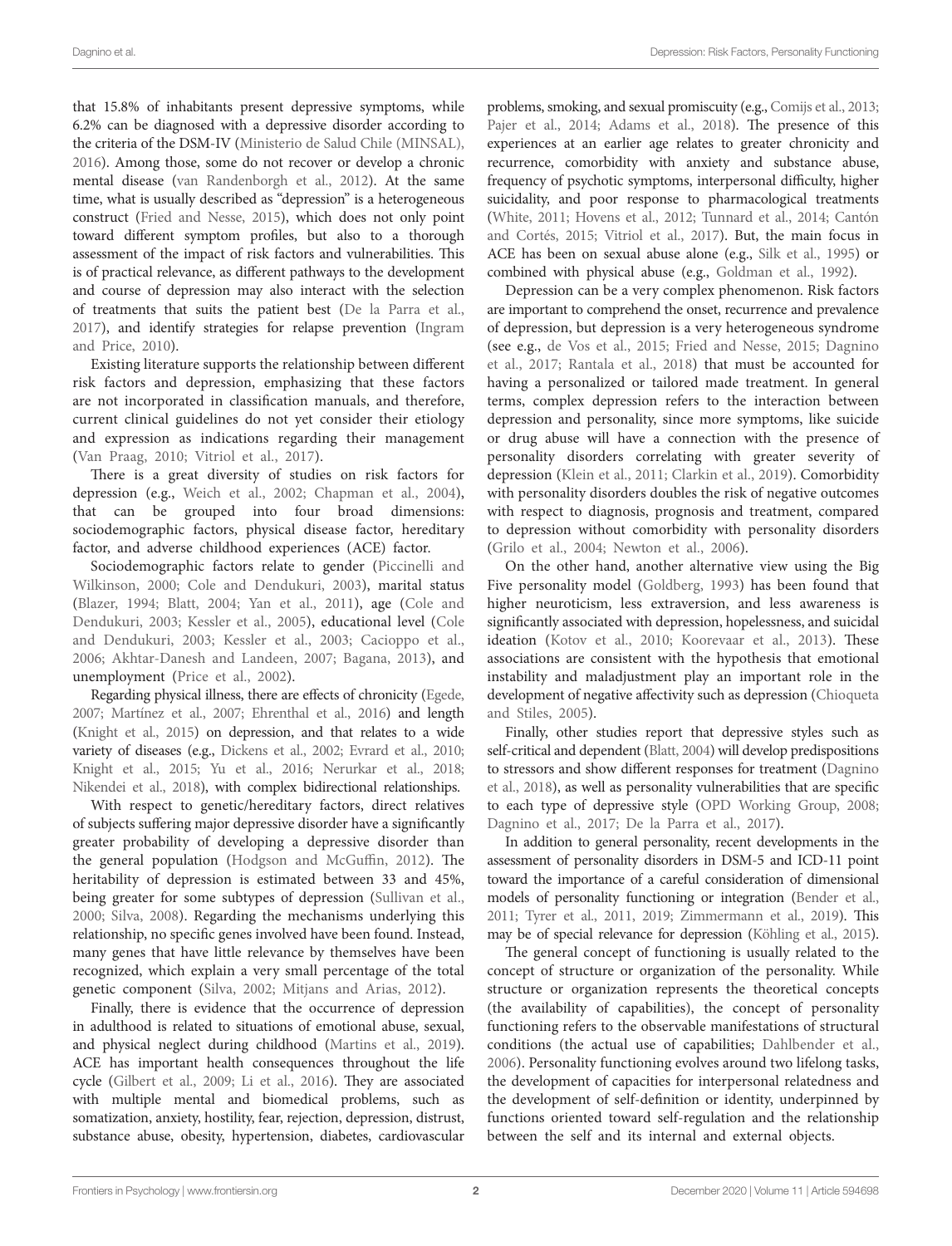Currently, there are a number of systems that measure personality functioning dimensionally. One of them, which have been in use in clinical and research settings for more than 15 years, is the Levels of Structural Integration Axis (LSIA) of the Operationalized Psychodynamic Diagnosis System (OPD-2; see [Ehrenthal and Benecke, 2019](#page-7-21)). The OPD LSIA has a considerable amount of research with regard to reliability and validity [\(Zimmermann et al., 2012](#page-9-18); Lorenzini et al., in evaluation). Moreover, it is associated with the Levels of Personality Functioning Scale (LPFS) of the DSM-5 Alternative Model for the Assessment of Personality Disorders (AMPD) on a conceptual [\(Zimmermann et al., 2012](#page-9-18)) as well as empirical level [\(Zimmermann et al., 2014](#page-9-19)). Personality functioning is not just associated with psychopathology such as depression ([Ehrenthal et al., 2012;](#page-7-22) [Zimmermann et al., 2012\)](#page-9-18), but usually rooted in a history of early and repeated neglect and abuse. In fact [Siegel \(2001\)](#page-9-20) refers to the "lower-mode" referring to a mode of processing ACE that impairs specific functions on personality, such as impulse control, capacity to maintain collaborative communication with others. Other researchers (e.g., [Rogosch, Cicchetti, 2004](#page-9-21); [Brents et al., 2015](#page-7-23); [Granieri](#page-8-29)  [et al., 2018\)](#page-8-29) have found that the exposure to multiple ACE associates with less flexible, and more maladaptive, personality patterns. Finally, the interrelationships between different types of childhood adversity and diverse personality dimensions have been reported by [Schouw et al. \(2020\).](#page-9-22)

Therefore, personality functioning makes it an ideal candidate to explain a possible pathway between ACE and depression. Some level of impairment in personality functioning makes a substantial difference between patients with depression [\(Bach,](#page-7-24)  [2018](#page-7-24)). Individuals with personality dysfunction are naturally more likely to experience depression, and less likely to remit, than the general population [\(Bender et al., 2011](#page-7-19); [Morey et al., 2013](#page-8-30)). However, to our best knowledge there are no studies that investigate this assumed mediation directly.

Considering this background, this study seeks to identify which risk factors are significantly related to depressive

symptomatology, along with evaluating the influence that personality functioning has on this relationship. It is hypothesized that the effect of risk factors on depressive symptomatology will be mediated by personality functioning, which would develop with greater impoverishment if subjects have such risks and would thus result in greater depressive symptomatology.

### MATERIALS AND METHODS

#### Design and Participants

The study was based on a non-experimental, cross-sectional design. The sample consisted of 162 patients (72.33% women) aged between 18 and 70 (*M* = 31.55, *SD* = 11.27, detailed in **[Table 1](#page-2-0)**). Around 66.67% of them presented higher educational level and the majority of them corresponded to a medium socioeconomic level. The average score obtained in the BDI Questionnaire (BDI-I-A; [Beck et al., 1961\)](#page-7-25) was 18.7 points (*DS* = 11.03).

#### Procedure

The consultants who agreed to participate in the study signed an Informed Consent Letter in which the ethical safeguards were pointed out, assuring confidentiality and voluntariness (the study was approved by the Alberto Hurtado University and the Gabriela Mistral University ethics committees). The sampling was done intentionally and for convenience among users who attended their first psychological consultation in private ambulatory psychological centers located in the Metropolitan Region of Chile (Psychological Treatment Center of Universidad Gabriela Mistral and Adult Psychotherapy Unit, Pontificia Universidad Católica de Chile). Inclusion criteria were a diagnosis of a depressive disorder by an experienced clinician according to the criteria of the ICD-10. The diagnosis was cross-validated by a standardized self-report questionnaire (see below).

The exclusion criteria were: under 18 years of age, consulting for primary substance abuse, psychotic symptoms, cognitive

<span id="page-2-0"></span>

| <b>Variables</b>               | $\boldsymbol{N}$ | M     | SD    | F     | df    | p       | Cohen's d |
|--------------------------------|------------------|-------|-------|-------|-------|---------|-----------|
|                                |                  |       |       |       |       |         |           |
| <b>Gender</b>                  |                  |       |       |       |       |         |           |
| Female                         | 115              | 2.08  | 0.78  | 6.39  | 1.115 | 0.01    | 0.48      |
| Male                           | 44               | 1.66  | 0.88  |       |       |         |           |
| <b>Civil Status</b>            |                  |       |       |       |       |         |           |
| Without partner                | 96               | 18.73 | 11.88 | 0.01  | 1.124 | 0.93    | 0.01      |
| With partner                   | 34               | 18.53 | 11.96 |       |       |         |           |
| <b>Educational Level</b>       |                  |       |       |       |       |         |           |
| Lower educational level        | 43               | 21.54 | 11.44 | 4.08  | 1.124 | 0.05    | 0.36      |
| High educational level         | 86               | 17.08 | 17.08 |       |       |         |           |
| <b>Actual physical disease</b> |                  |       |       |       |       |         |           |
| Yes                            | 25               | 23.88 | 10.64 | 4.29  | 1.104 | 0.04    | 0.41      |
| <b>No</b>                      | 81               | 18.14 | 12.54 |       |       |         |           |
| Genetic/hereditary factor      |                  |       |       |       |       |         |           |
| Yes                            | 67               | 19.90 | 11.14 | 2.70  | 1.133 | 0.10    | 0.28      |
| <b>No</b>                      | 72               | 16.69 | 11.50 |       |       |         |           |
| Adverse childhood experience   |                  |       |       |       |       |         |           |
| Yes                            | 47               | 23.38 | 12.17 | 13.65 | 1.150 | < 0.001 | 0.60      |
| No                             | 113              | 16.35 | 10.20 |       |       |         |           |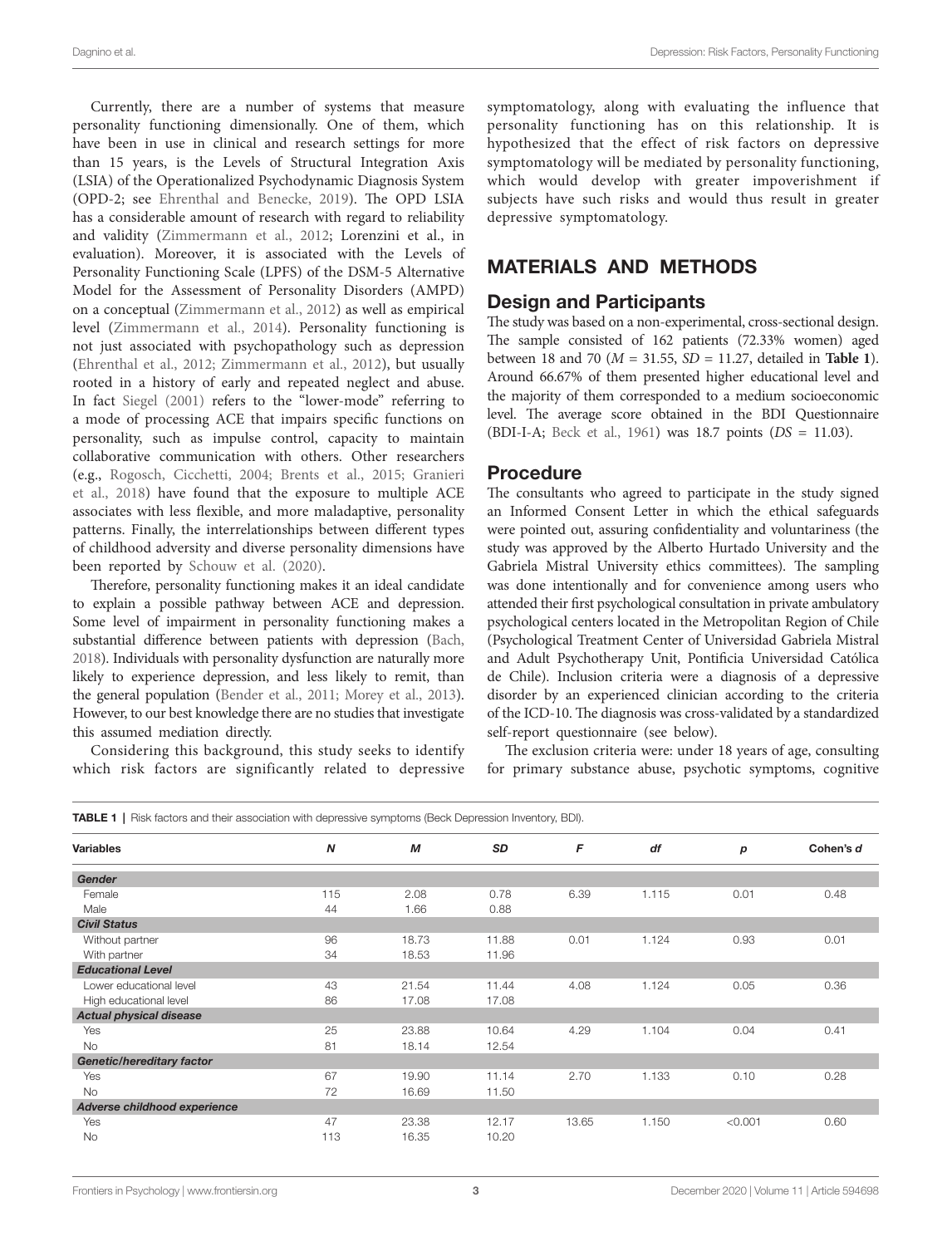dysfunction, or eating disorder. The patients answered the Beck Depressive Inventory (BDI-I-A; [Beck et al., 1961\)](#page-7-25) before beginning their first session and those who scored higher than 13 points (Chilean cut off score, [Valdés et al., 2017\)](#page-9-23) entered the study. They then answered a Sociodemographic and Background Information Form and the OPD Structure Questionnaire (OPD-SQ; [Ehrenthal et al., 2012\)](#page-7-22).

#### **Instruments**

#### Beck Depression Inventory (BDI-IA)

This self-report questionnaire evaluates depressive symptomatology ([Beck et al., 1961\)](#page-7-25) and is widely used throughout the world and in Chilean primary care settings ([Alvarado et al., 2005\)](#page-7-26). It consists of 21 items, which are scored on a scale from 0 to 3 (the higher the score, the greater the presence of depressive symptoms). The original version of the BDI-IA has adequate psychometric properties [\(Beck et al., 1988\)](#page-7-27). Studies on the Chilean version show good internal consistency  $(\alpha = 0.93)$ , the ability to distinguish between depressive and non-depressive individuals, with a cut-off score around 13/14 points ([Valdés et al., 2017\)](#page-9-23).

#### Sociodemographic and Background Information Form

This form has been used in several studies of the Institute for the Study of Depression and Personality (MIDAP, Chile) and comprises a series of questions on patient data, including:

- 1. Sociodemographic factors (age, marital status, and educational level).
- 2. Physical disease factors (presence or absence of current physical illness).
- 3. Genetic/hereditary factor (presence or absence of previous or actual psychological problems in the family).
- 4. Adverse Childhood Experiences. They were assessed by a positive answer to at least one of two questions on physical and sexual abuse that were included in the Sociodemographic and Background Information. For physical abuse the question was: "When you were a child or teenager, did anyone living in your home hit you repeatedly with an object (belt, stick, etc.) or punched, kicked, or burned you as punishment?" For sexual abuse the question was "Can you recall any disturbing sexual experience with an adult before the age of 17, either a relative or someone in a position of authority, for example, a teacher?" To consider ACE, any of the questions must have a positive answer.

#### Personality Functioning (OPD-SQ)

Personality functioning was assessed with the OPD Structure Questionnaire (OPD-SQ). The OPD-SQ consists of 95 items ([Ehrenthal et al., 2012\)](#page-7-22) that assess eight personality dimensions. Each item is scored on a five-point Likert scale, from "I do not agree" to "I totally agree." Higher scores imply lower levels of personality functioning. The mean of all the scales is an indicator of overall personality performance. Reliability studies in Germany with 1,110 subjects have

shown Cronbach's internal consistency scores between  $\alpha$  = 0.71 and 0.91 for the subscales, and Cronbach's  $\alpha$  = 0.96 for overall performance in different samples ([Ehrenthal et al.,](#page-7-22)  [2012\)](#page-7-22). The OPD-SQ has been used in studies on for example, psychotherapy [\(Dinger et al., 2019](#page-7-28)), medical students' stress [\(Bugaj et al., 2016\)](#page-7-29), but also diabetes ([Ehrenthal et al., 2019](#page-7-30)). It is significantly associated with overall symptom severity and the diagnosis of a personality disorder [\(Ehrenthal et al.,](#page-7-22)  [2012\)](#page-7-22), but also other measures of personality difficulties [\(Zimmermann et al., 2014](#page-9-19); [König et al., 2016\)](#page-8-31). Even more importantly, it correlates with OPD personality functioning expert ratings  $(r = 0.62;$  [Dinger et al., 2019\)](#page-7-28), and its 12-item short version [\(Ehrenthal et al., 2015](#page-7-31)) also with DSM-5 LPFS interview ratings ( $r = 0.78$ ; [Zettl et al., 2019](#page-9-24)). Initial adaptation and validation of the instrument for Chile [\(De la Parra](#page-7-32)  [et al., 2018](#page-7-32)) shows from an acceptable to high internal consistency scores ( $\alpha$  = 0.71–0.93 for subscales). The Chilean validation (Lorenzini et al., in evaluation) showed an excellent internal consistency ( $\alpha = 0.97$ ) for the full sample. The clinical sample showed an  $\alpha$  = 0.97, while the healthy control sample yielded an  $\alpha$  = 0.93, it also showed good test-retest reliability (rho =  $0.87$ ;  $p < 0.001$ ) and, discriminates between clinical and healthy samples.

### Data Analysis

The data analysis was carried out in R v.3.5.1 [\(R Core Team,](#page-9-25)  [2018\)](#page-9-25). As a first step, the descriptive statistics and the sample distribution of the variables were checked. Depressive symptomatology and OPD score were not normally distributed according to the Shapiro-Willks test ( $W = 0.97$ ,  $p = 0.003$ ;  $W = 0.97$ ,  $p = 0.004$ ). However, according to quantile-quantile plots and the levels of asymmetry in BDI (0.48) and in OPD-SQ (0.01), the violation of this assumption was not severe, in consequence, we proceeded to perform parametric association analysis such as Pearson correlation and ANOVA as both are relatively robust to the violation of the univariate normality assumption ([Field et al., 2012\)](#page-8-32). The results are presented in **[Tables 1](#page-2-0), [2](#page-3-0)**. The choice regarding which analysis (Pearson's correlation or ANOVA) was decided based on the measurement level of each variable.

Later, based on theoretical considerations and the results obtained in the descriptive phase of the analysis, we then tested the mediational role of personality functioning on the association between ACE and depressive symptomatology. In addition, educational level and current physical illness were included as control variables, since they showed to

<span id="page-3-0"></span>

| <b>TABLE 2</b>   Descriptive statistics and correlations (continuous variables). |     |       |       |         |                          |   |  |  |  |
|----------------------------------------------------------------------------------|-----|-------|-------|---------|--------------------------|---|--|--|--|
| Variables                                                                        | Ν   | м     | SD    |         | 2                        | з |  |  |  |
| 1. Age                                                                           | 142 | 31.51 | 11 27 | ۰       |                          |   |  |  |  |
| $2.$ BDI                                                                         | 154 | 1871  | 11.03 | $-0.59$ | $\overline{\phantom{a}}$ |   |  |  |  |
| $3.$ OPD-SQ                                                                      | 118 | 1.96  | 0.82  | $-0.17$ | $0.71***$                | ۰ |  |  |  |

\*\*\**p < 0.001. BDI, Beck Depression Inventory; OPD-SQ, Personality functioning according to the OPD Structure Questionnaire.*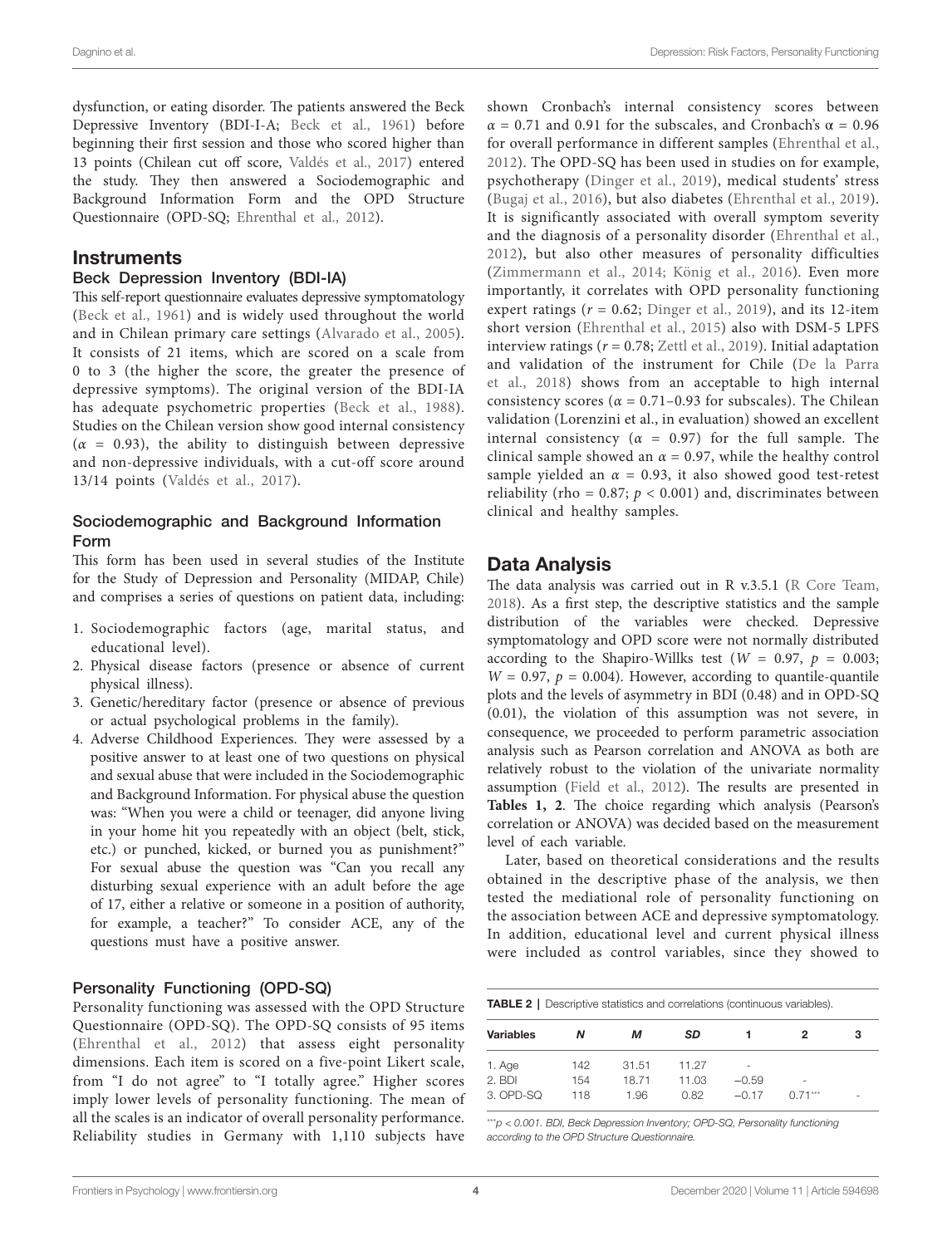have significant effects on depressive symptomatology. The mediation model was estimated with the "lavaan" package ([Rosseel, 2012\)](#page-9-26) in R, using a Robust Estimator of Maximum Likelihood (MLR) which gives more reliable results in samples with slightly skewed distributions ([Beaujean, 2014](#page-7-33)), also, we used the Full Information Maximum Likelihood algorithm to treat the missing data in the endogenous variables of our model.

#### RESULTS

#### Association of Risk Factors, Personality Functioning, and Depressive Symptomatology

As shown in **[Table 1](#page-2-0)**, according to the ANOVA, women show higher levels of depressive symptoms than men. Also, depressive symptomatology is associated with educational level with a medium effect size, showing that people with higher levels of education tend to show fewer depressive symptoms. Similarly, the actual physical disease factor is associated with depressive symptomatology with a moderate effect size, meaning that individuals with a somatic disease had higher levels depressive symptoms. Finally, the existence of ACE was associated with depressive symptomatology with a moderate to large effect, showing that people who had ACE report higher levels of depressive symptomatology than those subjects who did not have this type of experiences. The other risk factors did not reach statistical significance ( $p > 0.05$ ), also they showed small effect sizes (*d* < 0.30).

Correlation analyses (**[Table 2](#page-3-0)**) indicated that personality functioning (OPD-SQ) is positively and strongly related with depressive symptomatology, i.e., less integrated personality functioning more presence of depressive symptomatology. When exploring the relationships between personality functioning and risk factors (see **[Table 3](#page-4-0)**) according to the ANOVA, only ACE were associated with personality functioning, with a moderate to large effect size. Individuals who suffered some type of physical, and/or sexual abuse had lower levels of

personality functioning. One factor that barely missed a conventional significance level was marital status, indicating that people without a partner tended to have lower levels of personality functioning than those who had a partner.

#### Mediation Analyses

In absolute terms, the model showed a good fit to data  $[X2(2) = 0.65, p = 0.72]$ , in the same way the indicators of relative fit and parsimony show a good fit (CFI = 1, TLI =  $1.07$ ,  $RMSEA = 0.00$ , indicating that the proposed model fits properly with empirical data. The results of the mediation model are shown in **[Figure 1](#page-5-0)**. ACE factors have no direct effect on depressive symptomatology any more in the presence of personality functioning ( $B = 0.073$ ,  $p = 0.26$ ). Based on this model, considering the variables studied, it can be observed that personality functioning is the most important predictor of depressive symptomatology  $(B = 0.653, p < 0.001)$ . In addition, the indirect effect of ACE on depressive symptomatology through personality functioning was significant ( $B = 0.193$ ,  $p = 0.004$ ). These results indicate that people who had ACE (physical or sexual abuse) are more likely to have a less integrated personality functioning, and consequently, this increases their likelihood of developing depressive symptomatology later in life.

### DISCUSSION AND CONCLUSION

The present study explored the relationship between risk factors for depression, personality functioning, and depressive symptomatology. One of the first results was that impairments on personality functioning were associated with a greater presence of depressive symptoms, being consistent with previous studies [\(Bender et al., 2011;](#page-7-19) [Ehrenthal et al., 2012;](#page-7-22) [Zimmermann et al., 2012;](#page-9-18) [Morey et al., 2013](#page-8-30); [Dagnino et al., 2017](#page-7-15)).

In relation to risk factors, the results show several associations. First, it was found that patients with higher levels of education tend to show less depressive symptomatology. There are previous studies that assess the

<span id="page-4-0"></span>

| <b>TABLE 3</b>   Risk factors associated to personality functioning (OPD-SQ). |     |      |      |       |       |       |           |  |
|-------------------------------------------------------------------------------|-----|------|------|-------|-------|-------|-----------|--|
| Variable                                                                      | N   | M    | SD   | F     | df    | p     | Cohen's d |  |
| <b>Civil status</b>                                                           |     |      |      |       |       |       |           |  |
| Without partner                                                               | 96  | 2.05 | 0.77 | 3.67  | 1.110 | 0.06  | 0.36      |  |
| With partner                                                                  | 34  | 1.73 | 0.89 |       |       |       |           |  |
| <b>Educational level</b>                                                      |     |      |      |       |       |       |           |  |
| Lower educational level                                                       | 43  | 2.09 | 0.80 | 1.32  | 1.108 | 0.25  | 0.22      |  |
| High educational level                                                        | 86  | 1.90 | 0.81 |       |       |       |           |  |
| <b>Actual physical disease</b>                                                |     |      |      |       |       |       |           |  |
| Yes                                                                           | 25  | 2.14 | 0.74 | 0.81  | 1.101 | 0.37  | 0.18      |  |
| <b>No</b>                                                                     | 81  | 1.98 | 0.83 |       |       |       |           |  |
| <b>Genetic/hereditary factor</b>                                              |     |      |      |       |       |       |           |  |
| Yes                                                                           | 67  | 2.00 | 0.80 | 0.68  | 1.111 | 0.41  | 0.16      |  |
| <b>No</b>                                                                     | 72  | 1.88 | 0.81 |       |       |       |           |  |
| Adverse childhood experience                                                  |     |      |      |       |       |       |           |  |
| Yes                                                                           | 47  | 2.25 | 0.75 | 10.64 | 1.114 | 0.002 | 0.62      |  |
| <b>No</b>                                                                     | 113 | 1.76 | 0.82 |       |       |       |           |  |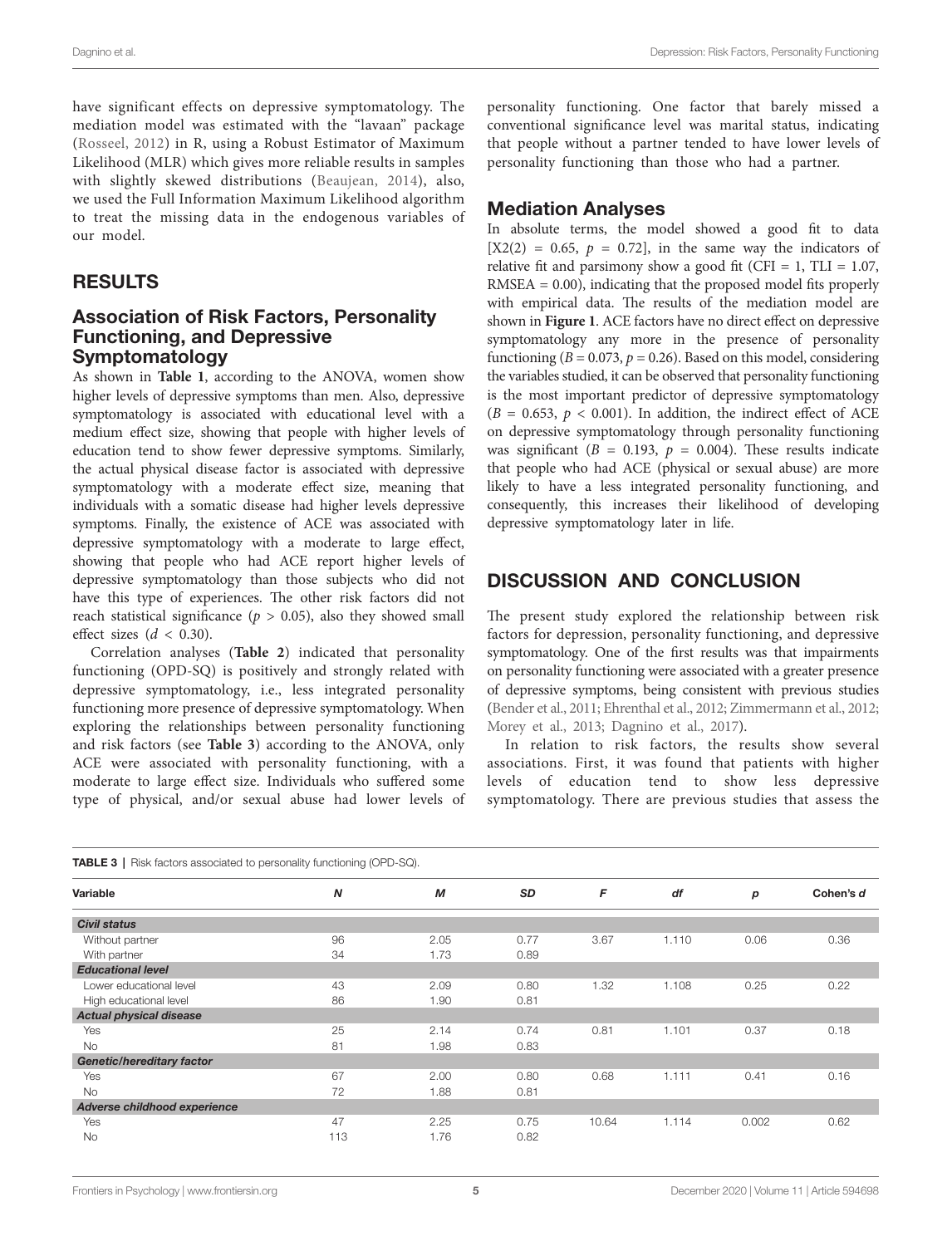<span id="page-5-0"></span>

relationship between socioeconomic and educational level on mental health, specially depression ([Eaton et al., 2001](#page-7-34); Lorant et al., 2003). This may have to do with poorer coping styles, ongoing life events, higher stress exposure, and weaker social support on people with lower educational level. All of which leads to a difficult life quality with a lower quantity and/or access to resources to face life ([Cacioppo et al., 2006](#page-7-5); [Bagana, 2013](#page-7-7)).

On the other hand, it was found that the presence of physical illnesses increases the probability of suffering depressive symptoms. There are several studies that support this relationship, however focused especially on chronic diseases ([Egede, 2007;](#page-7-8) [Martínez et al., 2007\)](#page-8-8). What is found is that in the case of the present study, the question about diseases was broad (presence/absence), so it was ascribed to the subjectivity of the patient to consider whether he/ she had a physical disease. It could be hypothesized that having more depressive symptoms makes subjects more receptive to feeling "sick," so it is important that in the future this measure can specify what type of disease is afflicting the patient and as refers [Chen et al. \(2020\)](#page-7-35) the illness perception of the patient. Depression and medical illness can be explained in several ways, for example, people suffering for a medical issue may have limitations in their daily life (e.g., pain, diabetes, cefalea, etc.), which can lead to social isolation or physical innactivitue, smoking, poor diet, all of which can be considered as risk factors for depressive symptomatology ([Rosenblat et al., 2020\)](#page-9-27).

Although theoretical-empirical background supports a relationship between marital status and depression (e.g., [Yan](#page-9-6)  [et al., 2011\)](#page-9-6), the present study did not show this result. This may be due to sample size, which influenced the effect of having a partner on personality functioning and depressive symptomatology not appearing, despite having an important effect size. In addition, gender could not be considered in the

analysis, given the high percentage of women in the sample (also a risk factor supported by the literature).

The results show that patients with ACE report higher levels of depressive symptomatology, and these experiences become the only risk factor with a significant ability to predict the presence of depressive symptoms. Studies such as [Chapman](#page-7-1)  [et al. \(2004\)](#page-7-1) confirm that experiencing multiple forms of domestic abuse or dysfunction during childhood can have particularly detrimental consequences for the mental health of adults. Furthermore, these authors suggest that detection of an ACE should alert professionals to assess the patient for a history of exposure to other forms of abuse or domestic dysfunction.

A second important goal of this study was to estimate the mediating effect of the personality functioning in the relationship between depressive symptomatology and risk factors, finding a significant mediating effect, which entails important implications for understanding the causal mechanism that ACE have on depression. The results speak of a continuous process, in which the adverse experience in childhood deteriorates personality functioning, which in turn increases the probability of depressive symptomatology. This is of great relevance, since there is abundant literature on ACEs as risk factors for depression (e.g., [Martins et al.,](#page-8-34)  [2011;](#page-8-34) [Gibb et al., 2013](#page-8-35); [Tunnard et al., 2014](#page-9-12)), but not so with respect to how this relationship works or what processes intervene in it. ACEs can be understood as experiences of acute stress, which has been considered as highly relevant in the stress-diathesis model of psychiatric disorders. This model goes in line with the results of this study since it focuses on the relationship between stress and its response, which is considered as mediated by personality characteristics [\(Slavik and Croake, 2006](#page-9-28)).

In the same vein and taking up the distinction made by [Ingram and Price \(2010\)](#page-8-3) between vulnerability and risk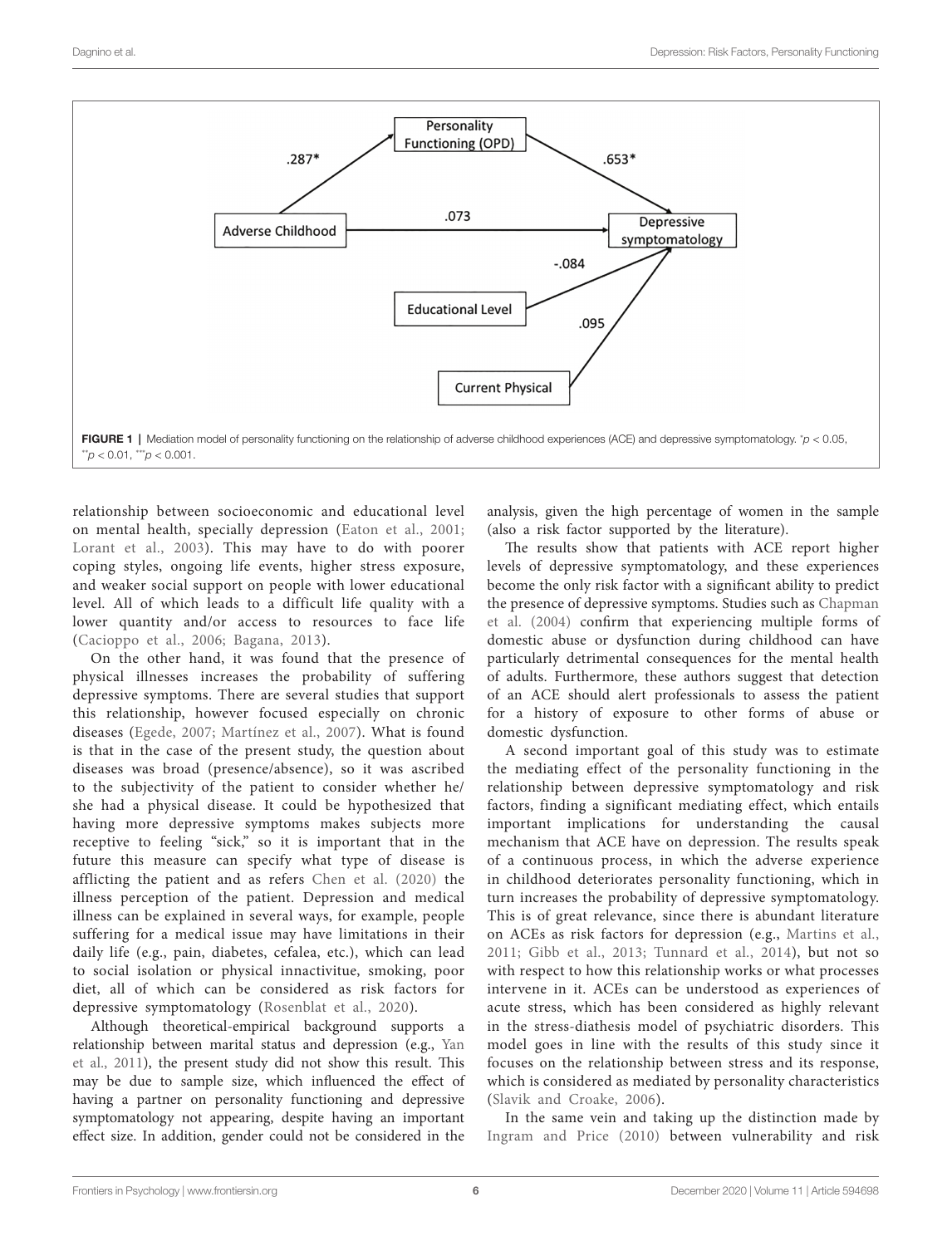factors, we can consider that personality functioning shows to be a vulnerability factor, given that it is endogenous and relatively stable, requiring deeper and more causal mechanisms ([Dobson and Dozois, 2008](#page-7-36)). On the other hand, ACE would be considered as the risk factor that predisposes to it. This may be key for clinical interventions, since there is greater probability that impairments as vulnerability (personality functioning) must be worked on initially or throughout the process, and not the risk factor itself. This is consistent with studies that relate depression and personality [\(Klein](#page-8-21)  [et al., 2011](#page-8-21); [Dagnino et al., 2017](#page-7-15)) and approaches that explain the relationship between these constructs from a "pathoplastic" explanation; proposing that personality would have an influence on how depression is expressed, in terms of severity and response to treatment, among others ([Klein et al., 2011](#page-8-21)).

Considering the results, and the multiple dimensions through which it is possible to understand depression as a clinical and heterogeneous phenomenon ([Van Praag, 2010;](#page-9-3) [Fuller-Thomson](#page-8-36)  [et al., 2016;](#page-8-36) [Milaneschi et al., 2016](#page-8-37)), the aim of the therapeutic work is to determine what it means to suffer depression for each patient in particular (with his/her requirements, strengths, and risks). Therefore, the role played by personality functioning in the relationship between depressive symptomatology and risk factors is fundamental for diagnosis, intervention, and prognosis.

From a clinical perspective, it is relevant to achieve knowledge both of the vulnerabilities that underlies symptomatology (in this case, personality functioning) and of the risk factors, especially the ACE. This, in order to be able to make an approach that not only addresses the current symptomatic manifestation of the patient, but also takes a complete look at its complexity and heterogeneity, including interventions that are conducive to the patient's profile, enriching an idiosyncratic and patient-centered treatment ([Van Praag, 1989](#page-9-29); [Gabbard and Simonsen, 2007;](#page-8-38) [Dagnino et al., 2017](#page-7-15)).

Nevertheless, the results of this study must be considered with some limitations. First, regarding sample composition, a great majority of this research sample had a higher educational level, meaning that the analyses carried out with this variable could be biased, as it is not representative for other educational levels. Also, in relation to the variable "gender," the sample presented a significantly greater proportion of women than men, which could have influenced the absence of a relationship between this variable and depression; a relationship that is widely supported by existing literature [\(Piccinelli and Wilkinson, 2000](#page-8-4); [Cole and Dendukuri, 2003\)](#page-7-2).

When considering ACE there are several limitations. Firstly, it was measured through only two questions and not using self-reported instruments such as CTQ or MACE. Secondly, physical and/or sexual abuse where the only ACE considered, and some studies have shown that emotional abuse is a significant risk factor involved in the pathogenesis of depression [\(Martins et al., 2019](#page-8-15)). In considering these limitations, the importance of adverse experiences must be accounted, such as the physical and/or sexual abuse, which must be investigated in the future thoroughly. Continuing with ACE measures, a third limitation was temporal, since the measure was retrospective, being susceptible to memory biases.

In the future, it would be relevant to delve into which specific aspects of personality functioning predict depression and how this relationship works. Also, it would be important to open a discussion regarding other mechanisms by which depressive symptomatology are increased by risk factors. In other words, besides personality functioning, what other factors could mediate these relationships? This applies with greater force to the variable schooling and physical illness, which have important effect sizes.

## DATA AVAILABILITY STATEMENT

The datasets presented in this article are not readily available due to confidentiality issues. Requests to access the datasets should be directed to [pdagnino@uahurtado.cl](mailto:pdagnino@uahurtado.cl).

### ETHICS STATEMENT

The studies involving human participants were reviewed and approved by Alberto Hurtado University Ethics Committee (Santiago, Chile) and Gabriela Mistral University Ethics Commmittee (Santiago, Chile). The patients/participants provided their written informed consent to participate in this study.

### AUTHOR CONTRIBUTIONS

All authors contributed to the article and approved the submitted version.

# FUNDING

The different funding institutions (Fondecyt, MIDAP, and Cipsi) were not involved in data collection, analysis, interpretation of the data, and writing the report or the decision to submit this article.

### ACKNOWLEDGMENTS

We would like to express our gratitude for the support and funding by the National Agency for Research and Development of Chile (ANID, FONDECYT project number 11170561), the Innovation Fund for Competitiveness (FIC) from the Ministry of Economy, Development and Tourism, the ANID Millennium Science Initiative/Millennium Institute for Research on Depression and Personality-MIDAP ICS13\_005 and the Center of Psychotherapy Research (Cipsi). We would also like to thank all the participants that took part of this study.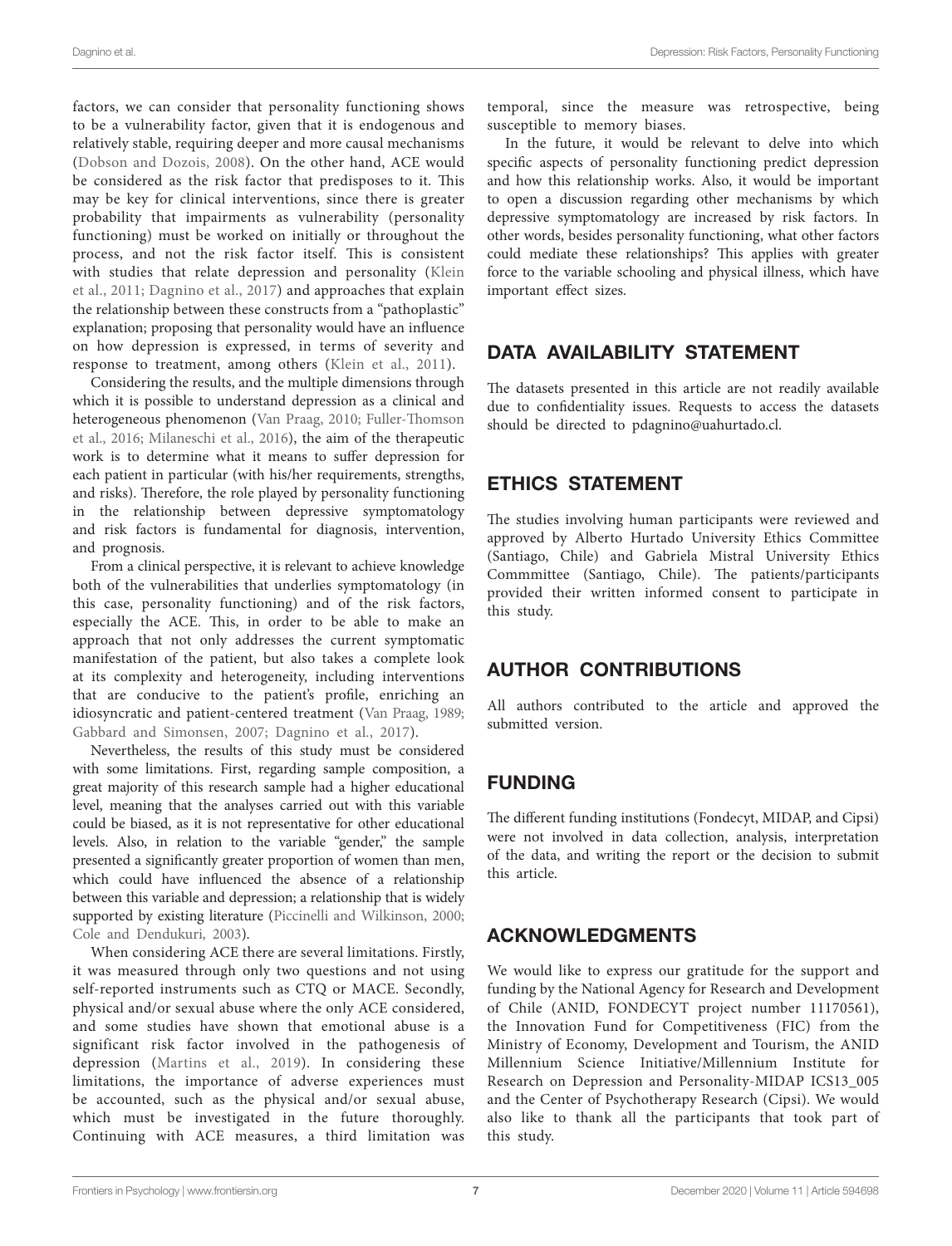### **REFERENCES**

- <span id="page-7-12"></span>Adams, J., Mrug, S., and Knight, D. (2018). Characteristics of child physical and sexual abuse as predictors of psychopathology. *Child Abuse Negl.* 86, 167–177. doi: [10.1016/j.chiabu.2018.09.019](https://doi.org/10.1016/j.chiabu.2018.09.019)
- <span id="page-7-6"></span>Akhtar-Danesh, N., and Landeen, J. (2007). Relation between depression and sociodemographic factors. *Int. J. Ment. Health Syst.* 1:4. doi: [10.1186/1752-](https://doi.org/10.1186/1752-4458-1-4) [4458-1-4](https://doi.org/10.1186/1752-4458-1-4)
- <span id="page-7-26"></span>Alvarado, R., Vega, J., Sanhueza, G., and Muñoz, M. (2005). Evaluación del programa para la detección, diagnóstico y tratamiento integral de la depresión en atención primaria, en chile. *Rev. Panam. Salud Pública* 18, 278–286. doi: [10.1590/s1020-49892005000900008](https://doi.org/10.1590/s1020-49892005000900008)
- <span id="page-7-24"></span>Bach, B. (2018). Treating comorbid depression and personality disorders in DSM-5 and ICD-11. *Lancet Psychiatry* 5, 874–875. doi: [10.1016/S2215-0366](https://doi.org/10.1016/S2215-0366(18)30351-1) [\(18\)30351-1](https://doi.org/10.1016/S2215-0366(18)30351-1)
- <span id="page-7-7"></span>Bagana, E. (2013). Depression and social vulnerability to depression. *Procedia Soc. Behav. Sci.* 78, 456–460. doi: [10.1016/j.sbspro.2013.04.330](https://doi.org/10.1016/j.sbspro.2013.04.330)
- <span id="page-7-33"></span>Beaujean, A. (2014). *Latent variable modelling using R*. New York, Hove: Routledge.
- <span id="page-7-27"></span>Beck, A., Steer, R., and Carbin, M. (1988). Psychometric properties of the beck depression inventory: twenty-five years of evaluation. *Clin. Psychol. Rev.* 8, 77–100. doi: [10.1016/0272-7358\(88\)90050-5](https://doi.org/10.1016/0272-7358(88)90050-5)
- <span id="page-7-25"></span>Beck, A., Ward, C., Mendelson, M., Mock, J., and Erbaugh, J. (1961). An inventory for measuring depression. *Arch. Gen. Psychiatry* 4, 561–571. doi: [10.1001/archpsyc.1961.01710120031004](https://doi.org/10.1001/archpsyc.1961.01710120031004)
- <span id="page-7-19"></span>Bender, S., Morey, L., and Skodol, A. (2011). Toward a model for assessing level of personality functioning in DSM-5, part I: a review of theory and methods. *J. Pers. Assess.* 93, 332–346. doi: [10.1080/00223891.2011.583808](https://doi.org/10.1080/00223891.2011.583808)
- <span id="page-7-4"></span>Blatt, S. (2004). *Experience of depression: Theoretical, clinical and research perspectives*. Washington: APA Editors.
- <span id="page-7-3"></span>Blazer, D. (1994). "Epidemiology of late-life depression" in *Diagnosis and treatment of depression in late life: Results of the NIH consensus development conference*. eds. L. S. Schneider, C. F. Reynolds, B. D. Lebowitz and A. J. Friedhoff (New York: American Psychiatric Association).
- <span id="page-7-23"></span>Brents, L., Prakash, S., Young, J., James, G., and Kilts, C. (2015). The role of child-hood maltreatment in the altered trait and global expression of personality in cocaine addiction. *J. Psychiatr. Res.* 64, 23–31. doi: [10.1016/j.](https://doi.org/10.1016/j.jpsychires.2015.02.015) [jpsychires.2015.02.015](https://doi.org/10.1016/j.jpsychires.2015.02.015)
- <span id="page-7-29"></span>Bugaj, T. J., Müksch, C., Ehrenthal, J. C., Köhl-Hackert, N., Schauenburg, H., Huber, J., et al. (2016). Stress in medical students: a cross-sectional study on the relevance of attachment style and structural integration. *Psychother. Psychosom. Med. Psychol.* 66, 88–92. doi: [10.1055/s-0035-1569285](https://doi.org/10.1055/s-0035-1569285)
- <span id="page-7-5"></span>Cacioppo, J., Hughes, M., Waite, L., Hawkley, L., and Thisted, R. (2006). Loneliness as a specific risk factor for depressive symptoms: cross-sectional and longitudinal analyses. *Psychol. Aging* 21, 140–151. doi: [10.1037/0882-7974.21.1.140](https://doi.org/10.1037/0882-7974.21.1.140)
- <span id="page-7-13"></span>Cantón, D., and Cortés, M. (2015). Consecuencias del abuso sexual infantil: una revisión de las variables intervinientes [Child sexual abuse consequences: a review of the intervening variables]. *Anal. Psicol.* 31, 607–614. doi: [10.6018/](https://doi.org/10.6018/analesps.31.2.180771) [analesps.31.2.180771](https://doi.org/10.6018/analesps.31.2.180771)
- <span id="page-7-1"></span>Chapman, D., Whitfield, C., Felitti, V., Dube, S., Edwards, V., and Anda, R. (2004). Adverse childhood experiences and the risk of depressive disorders in adulthood. *J. Affect. Disord.* 82, 217–225. doi: [10.1016/j.jad.2003.12.013](https://doi.org/10.1016/j.jad.2003.12.013)
- <span id="page-7-35"></span>Chen, C., Fang, W., An, Y., Wang, L., and Fan, X. (2020). The multiple mediating effects of illness perceptions and coping strategies on the relationship between physical symptoms and depressive symptoms in patients with heart failure. *Eur. J. Cardiovasc. Nurs.* 19, 125–133. doi: [10.1177/1474515119864759](https://doi.org/10.1177/1474515119864759)
- <span id="page-7-17"></span>Chioqueta, A., and Stiles, T. (2005). Personality traits and the development of depression, hopelessness, and suicide ideation. *Pers. Individ. Differ.* 38, 1283–1291. doi: [10.1016/j.paid.2004.08.010](https://doi.org/10.1016/j.paid.2004.08.010)
- <span id="page-7-16"></span>Clarkin, J., Petrini, M., and Diamond, D. (2019). Complex depression: the treatment of major depression and severe personality pathology. *J. Clin. Psychol.* 7, 824–833. doi: [10.1002/jclp.22759](https://doi.org/10.1002/jclp.22759)
- <span id="page-7-2"></span>Cole, M., and Dendukuri, N. (2003). Risk factors for depression among elderly community subjects: a systematic review and meta-analysis. *Am. J. Psychiatry* 160, 1147–1156. doi: [10.1176/appi.ajp.160.6.1147](https://doi.org/10.1176/appi.ajp.160.6.1147)
- <span id="page-7-11"></span>Comijs, H., van Exel, E., van der Mast, R., Paauw, A., Oude, R., and Stek, M. (2013). Childhood abuse in late-life depression. *J. Affect. Disord.* 147, 241–246. doi: [10.1016/j.jad.2012.11.010](https://doi.org/10.1016/j.jad.2012.11.010)
- <span id="page-7-15"></span>Dagnino, P., Gómez-Barris, E., Gallardo, A. M., Valdes, C., and de la Parra, G. (2017). Dimensiones de la experiencia depresiva y funcionamiento estructural: ¿qué hay en la base de la heterogeneidad de la depresión? [Depressive experience dimensions and structural performance: what's at the basis of the depression heterogeneity]. *Rev. Argent. Clín. Psicol.* 26, 83–94. doi: [10.24205/03276716.2017.1007](https://doi.org/10.24205/03276716.2017.1007)
- <span id="page-7-18"></span>Dagnino, P., Valdés, C., Fuente, I., Harismendy, M., Gallardo, A., Gómez-Barris, E., et al. (2018). Impacto de la personalidad y el estilo depresivo en los resultados psicoterapéuticos de pacientes con depresión [Impact of the personality and the depressive style on the psychotherapeutic outcomes of depressed patients]. *Psykhe* 27, 1–15. doi: [10.7764/psykhe.27.2.1135](https://doi.org/10.7764/psykhe.27.2.1135)
- <span id="page-7-20"></span>Dahlbender, R. W., Rudolf, G., and OPD Task Force (2006). "Psychic structure and mental functioning: current research on the reliable measurement and clinical validity of operationalized psychodynamic diagnostics (OPD) system" in *Psychodynamic diagnostic manual*. ed. PDM task force (Silver Spring, MD: Alliance of Psychoanalytic Organizations), 615–662.
- <span id="page-7-0"></span>De la Parra, G., Dagnino, P., Valdés, C., and Krause, M. (2017). Beyond selfcriticism and dependency: structural functioning of depressive patients and its treatment. *Res. Psychother. Psychopathol. Process Outcome* 20, 43–52. doi: [10.4081/ripppo.2017.236](https://doi.org/10.4081/ripppo.2017.236)
- <span id="page-7-32"></span>De la Parra, G., Undurraga, C., Crempien, C., Valdés, C., Dagnino, P., and Gómez-Barris, E. (2018). Estructura de personalidad en pacientes con depresión: adaptación de un instrumento y resultados preliminares [Personality structure in patients with depression: adaptation of an instrument and preliminary results]. *Psykhe* 27, 1–20. doi: [10.7764/psykhe.27.2.1133](https://doi.org/10.7764/psykhe.27.2.1133)
- <span id="page-7-14"></span>de Vos, S., Wardenaar, K., Bos, E., Wit, E., and De Jonge, P. (2015). Decomposing the heterogeneity of depression at the person-, symptom-, and time-level: latent variable models versus multimode principal component analysis. *BMC Med. Res. Methodol.* 15:88. doi: [10.1186/s12874-015-0080-4](https://doi.org/10.1186/s12874-015-0080-4)
- <span id="page-7-10"></span>Dickens, C., McGowan, L., Clark-Carter, D., and Creed, F. (2002). Depression in rheumatoid arthritis: a systematic review of the literature with metaanalysis. *Psychosom. Med.* 64, 52–60. doi: [10.1097/00006842-2002010](https://doi.org/10.1097/00006842-200201000-00008) [00-00008](https://doi.org/10.1097/00006842-200201000-00008)
- <span id="page-7-28"></span>Dinger, U., Fuchs, M., Kölhling, J., Schauenburg, H., and Ehrenthal, J. C. (2019). Change of emotional experience in major depression and borderline personality disorder during psychotherapy: association with depression severity and personality functioning. *J. Pers. Disord.* 20, 1–20. doi: [10.1521/pedi\\_2019\\_33\\_420](https://doi.org/10.1521/pedi_2019_33_420)
- <span id="page-7-36"></span>Dobson, K., and Dozois, D. (eds.) (2008). *Risk factors in depression*. San Diego: Elsevier.
- <span id="page-7-34"></span>Eaton, W., Muntaner, C., Bovasso, G., and Smith, C. (2001). Socioeconomic status and depressive syndrome: the role of inter‐ and intra-generational mobility, government assistance, and work environment. *J. Health Soc. Behav.* 42, 277–294. doi: [10.2307/3090215](https://doi.org/10.2307/3090215)
- <span id="page-7-8"></span>Egede, L. (2007). Major depression in individuals with chronic medical disorders: prevalence, correlates and association with health resource utilization, lost productivity and functional disability. *Gen. Hosp. Psychiatry* 29, 409–416. doi: [10.1016/j.genhosppsych.2007.06.002](https://doi.org/10.1016/j.genhosppsych.2007.06.002)
- <span id="page-7-21"></span>Ehrenthal, J. C., and Benecke, C. (2019). "Tailored treatment planning for individuals with personality disorders: the operationalized psychodynamic diagnosis (OPD) approach" in *Case formulation for personality disorders: Tailoring psychotherapy to the individual client*. ed. U. Kramer (Cambridge: Elsevier), 291–314.
- <span id="page-7-22"></span>Ehrenthal, J. C., Dinger, U., Horsch, L., Komo-Lang, M., Klinkerfuß, M., Grande, T., et al. (2012). Der OPD-strukturfragebogen (OPD-SF): erste ergebnisse zu reliabilität und validität. *Psychother. Psychosom. Med. Psychol.* 62, 25–32. doi: [10.1055/s-0031-1295481](https://doi.org/10.1055/s-0031-1295481)
- <span id="page-7-31"></span>Ehrenthal, J. C., Dinger, U., Schauenburg, H., Horsch, L., Dahlbender, R. W., and Gierk, B. (2015). Entwicklung einer zwölf-item-version des OPDstrukturfragebogens (OPD-SFK) [Development of a 12-item version of the OPD-structure questionnaire (OPD-SQS)]. *Z. Psychosom. Med. Psychother.* 61, 262–274. doi: [10.13109/zptm.2015.61.3.262](https://doi.org/10.13109/zptm.2015.61.3.262)
- <span id="page-7-30"></span>Ehrenthal, J. C., Düx, A., Baie, L., and Burgmer, M. (2019). Levels of personality functioning and not depression predict decline of plasma glucose concentration in patients with type 2 diabetes mellitus. *Diabetes Res. Clin. Pract.* 151, 106–113. doi: [10.1016/j.diabres.2019.04.011](https://doi.org/10.1016/j.diabres.2019.04.011)
- <span id="page-7-9"></span>Ehrenthal, J. C., Graetz, C., Plaumann, A., Dörfer, C. E., and Herzog, W. (2016). Number of teeth predict depressive symptoms in a longitudinal study on patients with periodontal disease. *J. Psychosom. Res.* 89, 16–19. doi: [10.1016/j.jpsychores.2016.08.002](https://doi.org/10.1016/j.jpsychores.2016.08.002)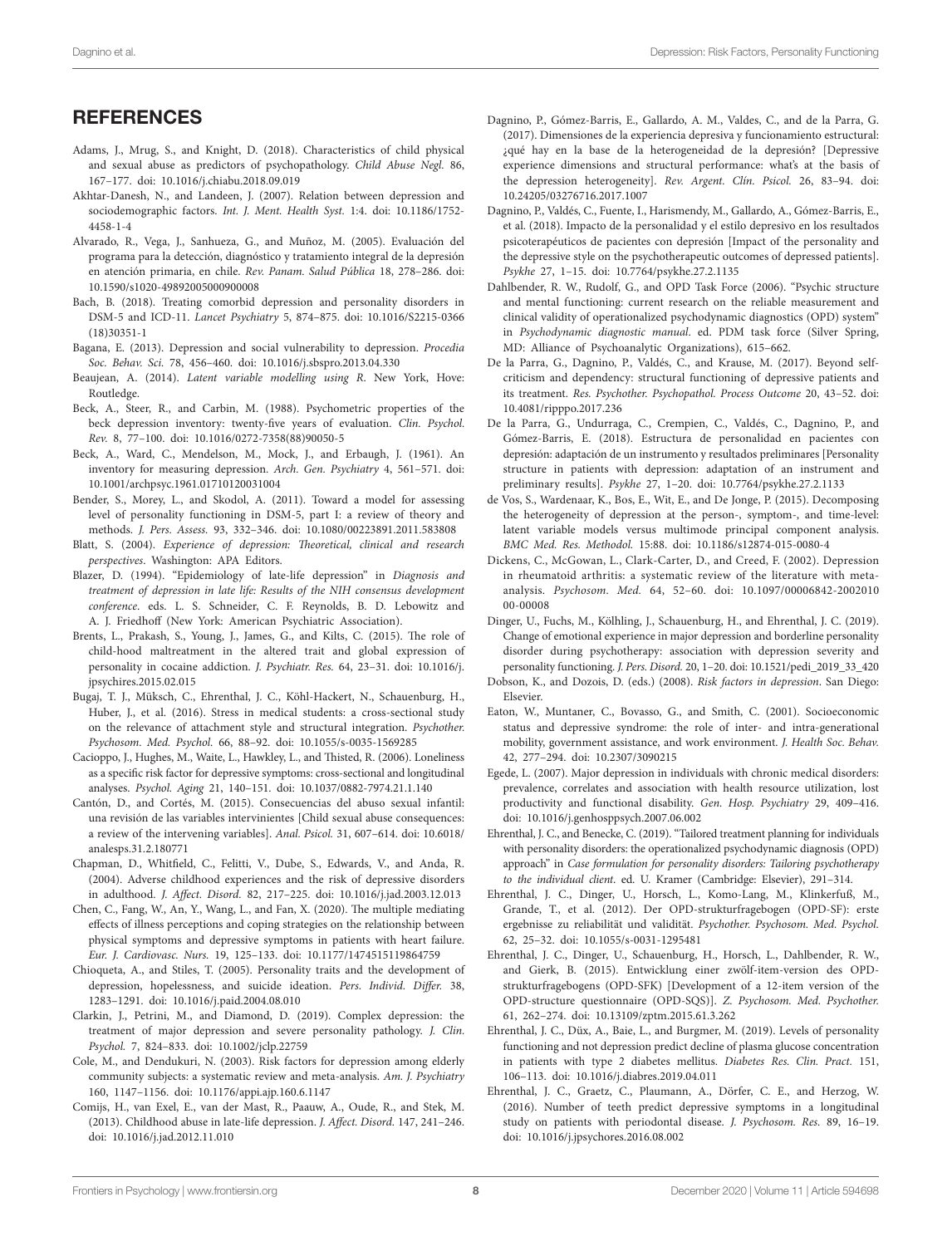- <span id="page-8-10"></span>Evrard, E., Segura, E., and Paulino, J. (2010). Depresión, ansiedad y fibromialgia [Depression, anxiety and fibromyalgia]. *Rev. Soc. Esp. Dolor* 17, 326–332. doi: [10.1016/j.resed.2010.07.002](https://doi.org/10.1016/j.resed.2010.07.002)
- <span id="page-8-32"></span>Field, A., Miles, J., and Field, Z. (2012). *Discovering statistics using R*. London: Sage publications.
- <span id="page-8-2"></span>Fried, E., and Nesse, R. M. (2015). Depression is not a consistent syndrome: an investigation of unique symptom patterns in the STAR\* D study. *J. Affect. Disord.* 172, 96–102. doi: [10.1016/j.jad.2014.10.010](https://doi.org/10.1016/j.jad.2014.10.010)
- <span id="page-8-36"></span>Fuller-Thomson, E., Agbeyaka, S., LaFond, D. M., and Bern-Klug, M. (2016). Flourishing after depression: factors associated with achieving complete mental health among those with a history of depression. *Psychiatry Res.* 242, 111–120. doi: [10.1016/j.psychres.2016.04.041](https://doi.org/10.1016/j.psychres.2016.04.041)
- <span id="page-8-38"></span>Gabbard, G., and Simonsen, E. (2007). The impact of personality and personality disorders on the treatment of depression. *Personal. Ment. Health* 1, 161–175. doi: [10.1002/pmh.21](https://doi.org/10.1002/pmh.21)
- <span id="page-8-35"></span>Gibb, B., Butler, A., and Beck, J. S. (2013). Childhood abuse, depression, and anxiety in adult psychiatric outpatients. *Depress. Anxiety* 17, 226–228. doi: [10.1002/da.10111](https://doi.org/10.1002/da.10111)
- <span id="page-8-16"></span>Gilbert, R., Widom, C. S., Browne, K., Fergusson, D., Webb, E., and Janson, S. (2009). Burden and consequences of child maltreatment in high-income countries. *Lancet* 373, 68–81. doi: [10.1016/S0140-6736](https://doi.org/10.1016/S0140-6736(08)61706-7) [\(08\)61706-7](https://doi.org/10.1016/S0140-6736(08)61706-7)
- <span id="page-8-24"></span>Goldberg, L. (1993). The structure of phenotypic personality traits. *Am. Psychol.* 48, 26–34. doi: [10.1037/0003-066X.48.1.26](https://doi.org/10.1037/0003-066X.48.1.26)
- <span id="page-8-20"></span>Goldman, S. J., D'Angelo, E. J., DeMaso, D. R., and Mezzacappa, E. (1992). Physical and sexual abuse histories among children with borderline personality disorder. *Am. J. Psychiatry* 149, 1723–1726. doi: [10.1176/](https://doi.org/10.1176/ajp.149.12.1723) [ajp.149.12.1723](https://doi.org/10.1176/ajp.149.12.1723)
- <span id="page-8-29"></span>Granieri, A., Guglielmucci, F., Costanzo, A., Caretti, V., Schimmenti, A., and Bruno, A. (2018). Trauma-related dissociation is linked with maladaptive personality functioning. *Front. Psychol.* 9:206. doi: [10.3389/](https://doi.org/10.3389/fpsyt.2018.00206) [fpsyt.2018.00206](https://doi.org/10.3389/fpsyt.2018.00206)
- <span id="page-8-22"></span>Grilo, C. M., Sanislow, C. A., Gunderson, J. G., Pagano, M. E., Yen, S., Zanarini, M. C., et al. (2004). Two-year stability and change of schizotypal, borderline, avoidant, and obsessive-compulsive personality disorders. *J. Consult. Clin. Psychol.* 72, 767–775. doi: [10.1037/0022-006X.72.5.767](https://doi.org/10.1037/0022-006X.72.5.767)
- <span id="page-8-13"></span>Hodgson, K., and McGuffin, P. (2012). The genetic basis of depression. *Curr. Top. Behav. Neurosci.* 14, 81–99. doi: [10.1007/7854\\_2012\\_225](https://doi.org/10.1007/7854_2012_225)
- <span id="page-8-19"></span>Hovens, J., Giltay, E. J., Wiersma, J., Spinhoven, P., Penninx, B., and Zitman, F. (2012). Impact of childhood life events and trauma on the course of depressive and anxiety disorders. *Acta Psychiatr. Scand.* 126, 198–207. doi: [10.1111/j.1600-](https://doi.org/10.1111/j.1600-0447.2011.01828.x) [0447.2011.01828.x](https://doi.org/10.1111/j.1600-0447.2011.01828.x)
- <span id="page-8-3"></span>Ingram, R., and Price, J. (eds.) (2010). *Vulnerability to psychopathology: Risk across the lifespan*. New York: Guilford Press.
- <span id="page-8-6"></span>Kessler, R., Berglund, P., Demler, O., Jin, R., Koretz, D., Merikangas, K. R., et al. (2003). The epidemiology of major depressive disorder: results from the national comorbidity survey replication (NCS-R). *JAMA* 289, 3095–3105. doi: [10.1001/jama.289.23.3095](https://doi.org/10.1001/jama.289.23.3095)
- <span id="page-8-5"></span>Kessler, R., Berglund, P., Demler, O., Jin, R., Merikangas, K., and Walters, E. (2005). Lifetime prevalence and age-of-onset distributions of DSM-IV disorders in the national comorbidity survey replication. *Arch. Gen. Psychiatry* 62, 593–602. doi: [10.1001/archpsyc.62.6.593](https://doi.org/10.1001/archpsyc.62.6.593)
- <span id="page-8-21"></span>Klein, D. N., Kotov, R., and Bufferd, S. (2011). Personality and depression: explanatory models and review of the evidence. *Annu. Rev. Clin. Psychol.* 7, 269–295. doi: [10.1146/annurev-clinpsy-032210-104540](https://doi.org/10.1146/annurev-clinpsy-032210-104540)
- <span id="page-8-9"></span>Knight, A., Weiss, P., Morales, K., Gerdes, M., Rearson, M., Vickery, M., et al. (2015). Identifying differences in risk factors for depression and anxiety in pediatric chronic disease: a matched cross-sectional study of youth with lupus/mixed connective tissue disease and their peers with diabetes. *J. Pediatr.* 167, 1397–1403. doi: [10.1016/j.jpeds.2015.07.048](https://doi.org/10.1016/j.jpeds.2015.07.048)
- <span id="page-8-28"></span>Köhling, J., Ehrenthal, J. C., Levy, K. N., Schauenburg, H., and Dinger, U. (2015). Quality and severity of depression in borderline personality disorder: a systematic review and meta-analysis. *Clin. Psychol. Rev.* 37, 13–25. doi: [10.1016/j.cpr.2015.02.002](https://doi.org/10.1016/j.cpr.2015.02.002)
- <span id="page-8-31"></span>König, K., Dahlbender, R. W., Holzinger, A., Topitz, A., and Doering, S. (2016). Kreuzvalidierung von drei fragebögen zur strukturdiagnostik: BPI, IPO und OPD-SF [Cross-validation of three questionnaires for structural diagnosis: BPI, IPO and OPD-SF]. *Z. Psychosom. Med. Psychother.* 62, 177–189. doi: [10.13109/zptm.2016.62.2.177](https://doi.org/10.13109/zptm.2016.62.2.177)
- <span id="page-8-26"></span>Koorevaar, A., Comijs, H., Dhondt, A., Van Marwijk, H., Van Der Mast, R. C., Naarding, P., et al. (2013). Big five personality and depression diagnosis, severity and age of onset in older adults. *J. Affect. Disord.* 151, 178–185. doi: [10.1016/j.jad.2013.05.075](https://doi.org/10.1016/j.jad.2013.05.075)
- <span id="page-8-25"></span>Kotov, R., Gamez, W., Schmidt, F., Watson, D., and Hinshaw, S. (2010). Linking "big" personality traits to anxiety, depressive, and substance use disorders: a meta-analysis. *Psychol. Bull.* 136, 768–821. doi: [10.1037/a0020327](https://doi.org/10.1037/a0020327)
- <span id="page-8-17"></span>Li, M., D'arcy, C., and Meng, X. (2016). Maltreatment in childhood substantially increases the risk of adult depression and anxiety in prospective cohort studies: systematic review, meta-analysis, and proportional attributable fractions. *Psychol. Med.* 46, 717–730. doi: [10.1017/S0033291715002743](https://doi.org/10.1017/S0033291715002743)
- <span id="page-8-33"></span>Lorant, V., Deliège, D., Eaton, W., Robert, A., Philippot, P., and Ansseau, M. (2003). Socioeconomic inequalities in depression: a meta-analysis. *Am. J. Epidemiol.* 157, 98–112. doi: [10.1093/aje/kwf182](https://doi.org/10.1093/aje/kwf182)
- <span id="page-8-0"></span>Malinowski, A. S., Veselka, L., and Atkinson, B. (2017). An investigation of vulnerability factors for depression. *Pers. Individ. Differ.* 107, 126–130. doi: [10.1016/j.paid.2016.11.049](https://doi.org/10.1016/j.paid.2016.11.049)
- <span id="page-8-8"></span>Martínez, J., Martínez, V., Esquive, C., and Velasco, V. (2007). Prevalencia de depresión y factores de riesgo en el adultomayor hospitalizado [Prevalence of depression and risk factors in hospitalized elderly people]. *Rev. Méd. Inst. Mex. Seguro Soc.* 45, 21–28.
- <span id="page-8-34"></span>Martins, C., Tofoli, S. M., Baes, C., and Juruena, M. F. (2011). Analysis of the occurrence of early life stress in adult psychiatric patients, a systematic review. *Psychol. Neurosci.* 4, 219–227. doi: [10.3922/j.psns.2011.2.007](https://doi.org/10.3922/j.psns.2011.2.007)
- <span id="page-8-15"></span>Martins, C., Von Werne Baes, C., Reisdorfer, E., Padovan, T., De Carvalho Tofoli, S. M., and Juruena, M. F. (2019). Relationship between depression and subtypes of early life stress in adult psychiatric patients. *Front. Psychol.* 10:19. doi: [10.3389/fpsyt.2019.00019](https://doi.org/10.3389/fpsyt.2019.00019)
- <span id="page-8-37"></span>Milaneschi, Y., Lamers, F., Peyrot, W. J., Abdellaoui, A., Willemsen, G., Hottenga, J. J., et al. (2016). Polygenic dissection of major depression clinical heterogeneity. *Mol. Psychiatry* 21, 516–522. doi: [10.1038/mp.2015.86](https://doi.org/10.1038/mp.2015.86)
- <span id="page-8-1"></span>Ministerio de Salud Chile (MINSAL) (2016). Encuesta nacional de salud 2016–2017. Primeros resultados [National Health Survey 2016–2017. First results]. Santiago, Chile: Departamento de Epidemiología. División de Planificación Sanitaria. Subsecretaría de Salud Pública; 2017 nov. Available at: [http://epi.minsal.cl/wp-content/uploads/2017/11/ENS\\_2016-17\\_PRIMEROS-](http://epi.minsal.cl/wp-content/uploads/2017/11/ENS_2016-17_PRIMEROS-RESULTADOS.pdf)[RESULTADOS.pdf](http://epi.minsal.cl/wp-content/uploads/2017/11/ENS_2016-17_PRIMEROS-RESULTADOS.pdf) (Accessed July 10, 2020).
- <span id="page-8-14"></span>Mitjans, M., and Arias, B. (2012). La genética de la depresión: ¿qué información aportan las nuevas aproximaciones metodológicas? [The genetic of depression: ¿what information do the new methodological approaches provide?]. *Actas Esp. Psiquiatr.* 40, 70–78.
- <span id="page-8-30"></span>Morey, L. C., Bender, B. S., and Skodol, A. E. (2013). Validating the proposed diagnostic and statistical manual of mental disorders, 5th edition, severity indicator for personality disorder. *J. Nerv. Ment. Dis.* 201, 729–735. doi: [10.1097/NMD.0b013e3182a20ea8](https://doi.org/10.1097/NMD.0b013e3182a20ea8)
- <span id="page-8-11"></span>Nerurkar, L., Siebert, S., McInnes, I. B., and Cavanagh, J. (2018). Rheumatoid arthritis and depression: an inflammatory perspective. *Lancet Psychiatry* 6, 164–173. doi: [10.1016/S2215-0366\(18\)30255-4](https://doi.org/10.1016/S2215-0366(18)30255-4)
- <span id="page-8-23"></span>Newton, G., Tyrer, P., and Johnson, T. (2006). Personality disorder and the outcome of depression: meta-analysis of published studies. *Br. J. Psychiatry* 188, 13–20. doi: [10.1192/bjp.188.1.13](https://doi.org/10.1192/bjp.188.1.13)
- <span id="page-8-12"></span>Nikendei, C., Bents, H., Dinger, U., Huber, J., Schmid, C., Montan, I., et al. (2018). Erwartungen psychologischer psychotherapeuten zu beginn ihrer ausbildung. *Psychotherapeut* 63, 445–457. doi: [10.1007/s00278-](https://doi.org/10.1007/s00278-018-0312-2) [018-0312-2](https://doi.org/10.1007/s00278-018-0312-2)
- <span id="page-8-27"></span>OPD Working Group (2008). *Operationalized psychodynamic diagnostics OPD-2: Manual of diagnosis and treatment planning*. Cambridge, MA: Hogrefe.
- <span id="page-8-18"></span>Pajer, K., Gardner, W., Lourie, A., Chang, C., Wang, W., and Currie, L. (2014). Physical child abuse potential in adolescent girls: associations with psychopathology, maltreatment, and attitudes toward child-bearing. *Can. J. Psychiatry* 59, 98–106. doi: [10.1177/070674371405900205](https://doi.org/10.1177/070674371405900205)
- <span id="page-8-4"></span>Piccinelli, M., and Wilkinson, G. (2000). Gender differences in depression. Critical review. *Br. J. Psychiatry* 177, 486–492. doi: [10.1192/bjp.177.](https://doi.org/10.1192/bjp.177.6.486) [6.486](https://doi.org/10.1192/bjp.177.6.486)
- <span id="page-8-7"></span>Price, R., Choi, J., and Vinokur, A. (2002). Links in the chain of adversity following job loss: how financial strain and loss of personal control lead to depression, impaired functioning, and poor health. *J. Occup. Health Psychol.* 7, 302–312. doi: [10.1037//1076-8998.7.4.302](https://doi.org/10.1037//1076-8998.7.4.302)